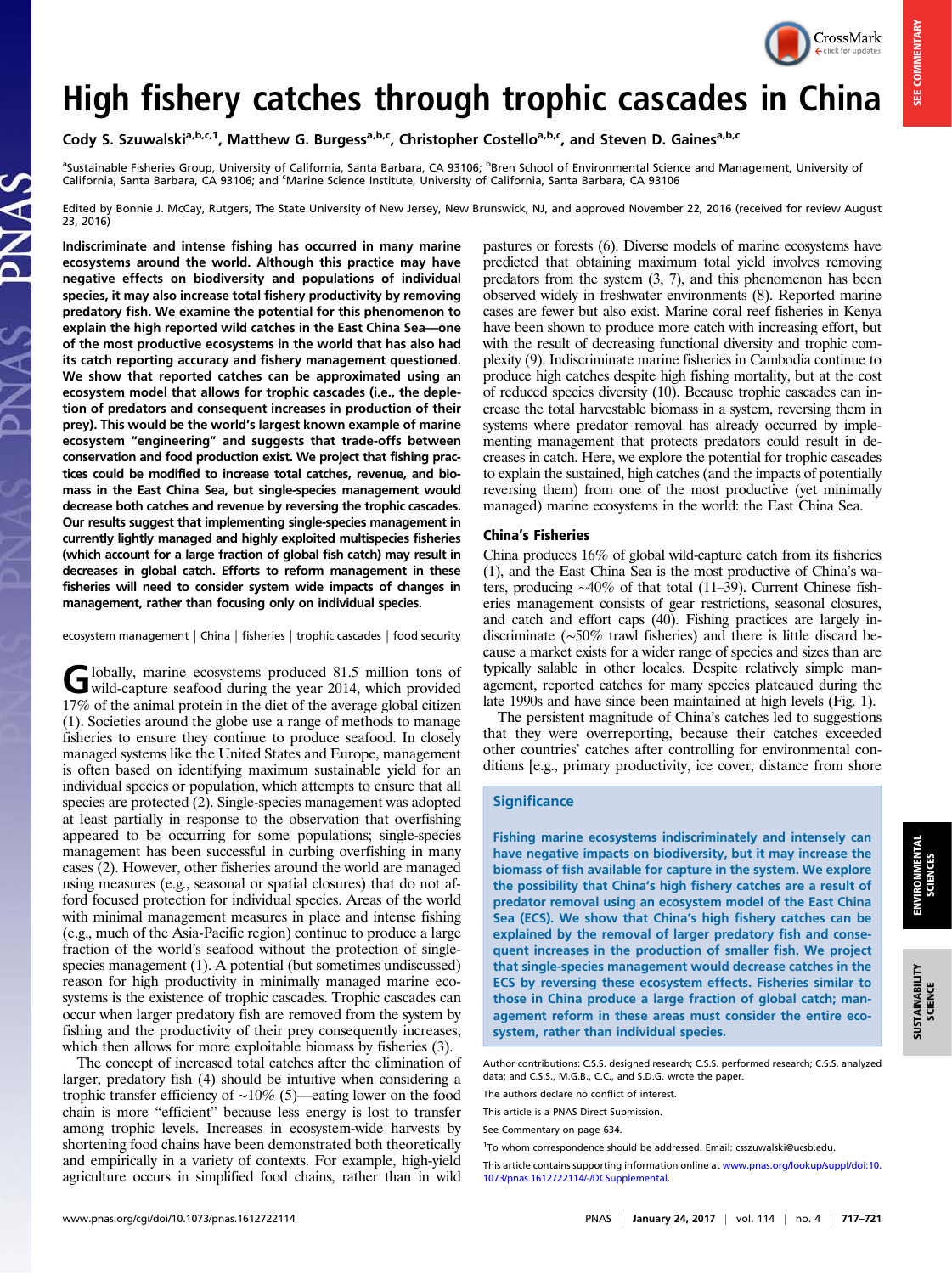(41)]. However, this analysis excluded fishing effort, and China's fleet is the largest and most powerful in the world (1). The Chinese modified their catch reports (∼10%) in response (42), but, even with these adjustments, catch from China often exceeds the combined catches of the next three largest fishing countries. It has also been suggested that China reports catches taken in other countries' waters as their own, artificially buoying Chinese catches (43, 44), but it is difficult to explain why catch for some (often smaller, lower-value) species have increased while other (often larger, higher-value) species decreased if the catches are coming from other waters. Fishers generally target larger, high-value species when developing new fisheries (45).

In addition to the validity of the reported catches, the sustainability of Chinese fisheries management has also been questioned. For example, it has recently been suggested that the catch extracted from the East China Sea exceeds the potential of the input primary productivity (46), which implies unsustainable fishing at the ecosystem level. The age structure for most fished populations in the East China Sea consists largely of 1-y-olds and exploitation rates in the fisheries

appear to be very high (47), which suggests decreasing harvest rates could result in large benefits [from the perspective of single-species assessment methods (48)]. However, the current levels of total catch have been sustained over at least 10 generations of fish. If these records are even roughly accurate, they suggest Chinese fishing practices may be "sustainable" in terms of total fishery production. It is unclear whether these practices are desirable because some species have been exploited to low levels (49) and catch of "high"-quality species has been replaced by "low"-quality species over time (50, 51).

Given the sustained production from Chinese waters, the concern about the validity of reported catches from Chinese waters, and questions of the sustainability of Chinese fisheries management, here, we ask the following: (i) Can the reported catch from the East China Sea be explained as a consequence of intense fishing that removed large fish and subsequently induced an increase in the productivity of smaller fish? If this "ecosystem engineering" explanation is feasible, we would then like to assess its relevance for fishery management, by asking the following:  $(ii)$  What would be the effects of single-species management



Fig. 1. East China Sea model fitted to observed data for 11 species and 1 "other species" group. Size of plot roughly represents the proportion of the total catch a species represents (true proportions of the total catch that each species/group represented in 2014 are indicated after the group name).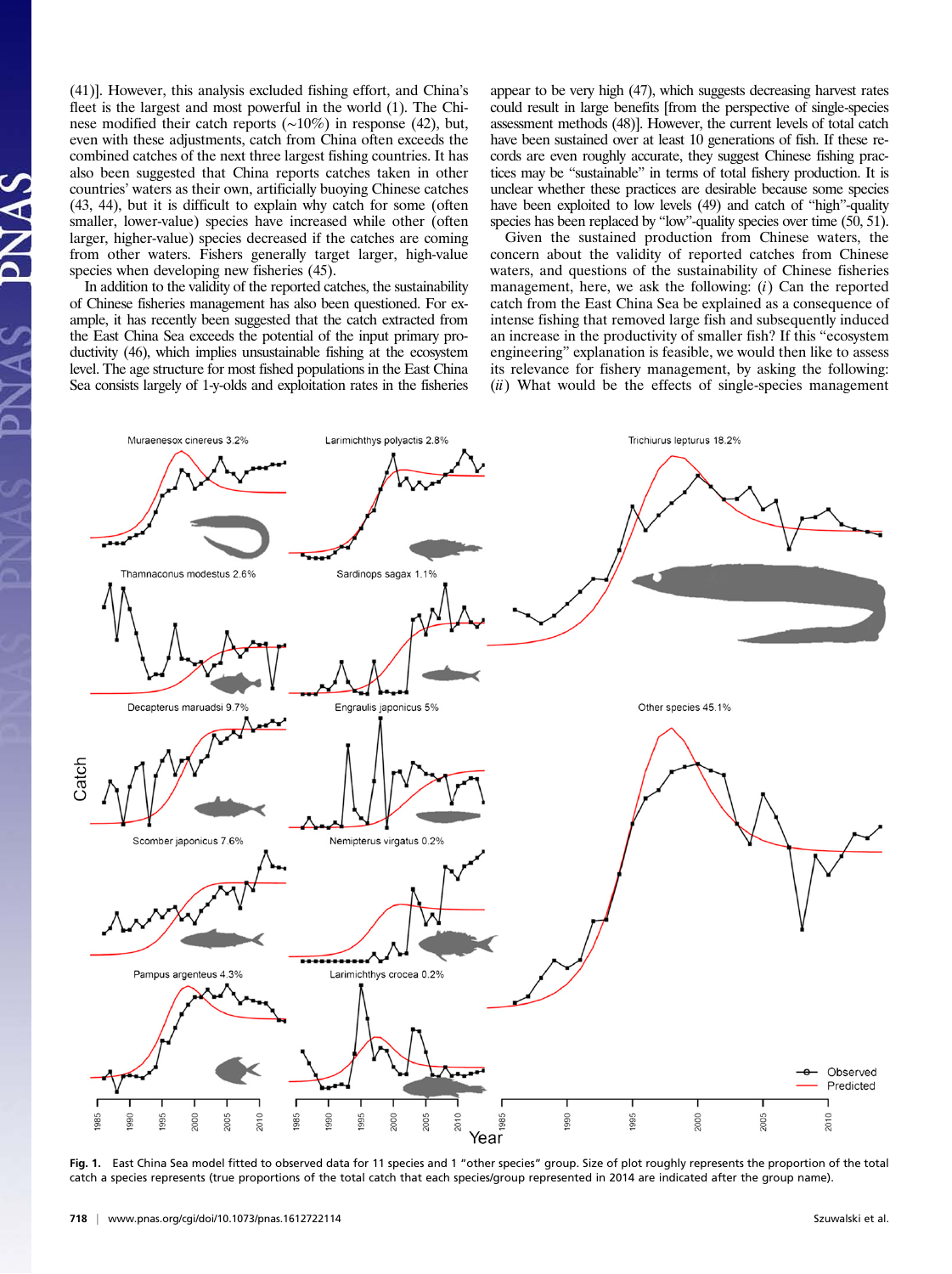SCIENCES



Fig. 2. Trophic cascades resulting from different management strategies implemented in the size-spectrum model of the East China Sea. Changes in abundance are relative to unfished levels, indicated by the dotted black line at a relative abundance of "1"; x axis is the weight in grams of fish within the model.

(that ignores ecosystem interactions) in an engineered ecosystem? Specifically, under a range of management alternatives, what would be the effects on biomass in the water, catch in the nets, and revenue at market?

We developed a size-spectrum ecosystem model for the East China Sea in the R programming language [package: mizer (52)] and fit it to catch data for the 11 species with the largest catches reported by biomass, plus one "other fish" category (Materials and Methods). Collectively, these taxa represent >95% of reported finfish catch from the East China Sea (11–39) (see *[SI Appendix](http://www.pnas.org/lookup/suppl/doi:10.1073/pnas.1612722114/-/DCSupplemental/pnas.1612722114.sapp.pdf)* for discussion of why we used a size-spectrum model, its specifics, and the data used). Size-spectrum models are based on known relationships between body size, physiology, and life history, and the idea that big fish eat smaller fish (53). Size-spectrum models allow prey switching, interspecific and intraspecific predator–prey interactions, and size-selective fishing practices, all while using relatively few parameters compared with other ecosystem models (an advantage in data-poor contexts).

We used our fitted model to evaluate the performance of several types of management strategies, including the following:  $(i)$  the status quo (an indiscriminate fishery with high effort),  $(ii)$  single-species management in which each species was fished with a selectivity [defined here as the sizes of fish captured by the fishery, and measured by the length at 50% capture (L50%)—the higher the selectivity, the more catch is restricted to larger individuals] and fishing effort tailored to its mortality and maturity schedules, and *(iii)* strategies in which effort and selectivity were modified within an indiscriminate fishery to maximize catch, value, or biomass. For each scenario, the biomass and catch in year 2050 of the projection were recorded for all species and the value of the catch by species was calculated based on observed average price per kilogram over the last 6 y ([www.zjscxh.com/newslist/1068.html](http://www.zjscxh.com/newslist/1068.html)) ([SI Appendix](http://www.pnas.org/lookup/suppl/doi:10.1073/pnas.1612722114/-/DCSupplemental/pnas.1612722114.sapp.pdf)).

## Results and Discussion

Our model approximately reproduced the reported catch trends for most species despite the relatively limited information available (catch-weighted  $r^2 = 0.90$ ; Fig. 1). In addition, the average size of fish decreased within the model over time in a manner consistent with observed changes in the size spectrum of the East China Sea (54) ([SI Appendix](http://www.pnas.org/lookup/suppl/doi:10.1073/pnas.1612722114/-/DCSupplemental/pnas.1612722114.sapp.pdf)). Year-to-year variability in catch was not well captured because no data were available to determine recruitment variability. Our model was able to approximate China's high, sustained catches by explicitly incorporating trophic relationships between large and small fish (Fig. 2). Good fits to the data do not necessarily mean that the

Chinese catch data are perfectly accurate; however, it does mean that explanations for high catches other than inaccurate reporting are plausible.

Unaccounted-for changes in trophic level could explain the apparent outpacing of primary productivity of the East China Sea by the fisheries yield. For example, largehead hairtail (Trichiurus lepturus) [reported trophic level, 4.4 (FishBase; [www.fishbase.org/\)](http://www.fishbase.org/)] accounted for 15% of catch in the East China Sea on average, but today's hairtail are smaller than in the past, and therefore occupy a lower trophic level. Reducing trophic levels by only 14% for secondary consumers and above can bring fisheries in balance with primary productivity (reproducing ref. 46; [SI Appendix](http://www.pnas.org/lookup/suppl/doi:10.1073/pnas.1612722114/-/DCSupplemental/pnas.1612722114.sapp.pdf)); our model predicted changes in trophic level of up to 27% for species like largehead hairtail from those used in Watson et al. (46). If China's fishery catch data are roughly correct, they appear to have, perhaps unwittingly, performed the world's largest experiment in marine predator removal with the result of increases in harvestable biomass.

Our projections suggest that single-species management would increase fish biomass by 109% compared with the status quo, but at a cost of decreased catches  $(-46%)$  and value  $(-13%)$  (Fig. 3). Optimizing selectivity and effort to maximize a given objective produced trade-offs, so we used weighted objective functions to determine the optimal selectivity and effort for a desired "portfolio" of benefits. For example, weighting catch and value equally (but ignoring biomass) resulted in increases in all three objectives compared with the status quo (biomass, 59%; catch, 8%; value, 58%). These increases could be accomplished by increasing the selectivity of Chinese fleets by a factor of 2 through increasing the mesh size of their nets. Scenarios in which catch or value were maximized resulted in some species (late maturing and/or slow growing) being reduced to small fractions of unexploited levels (Fig. 4), but even then only Larimichthys crocea was reduced close to 20% of virgin biomass, which is a threshold biomass sometimes used in fisheries management to identify collapsed stocks.

Our results provide a cautionary tale for single-species fisheries management reform in areas of the world in which fishing is intense and indiscriminate, species and sizes are broadly salable, and the food webs have been compressed. In these fisheries, "recovering" all species using single-species management could reverse trophic cascades and incur devastating social effects.



Fig. 3. Ecosystem-wide catch (x axis), biomass (circle size), and value (y axis) by management strategies. Bar plot at the Top displays the selectivity by strategy, color-coded to match the circles representing scenarios within the main figure. The lines in the selectivity bars represent the individual selectivities for each species and can be seen in tabular format in [SI Appendix](http://www.pnas.org/lookup/suppl/doi:10.1073/pnas.1612722114/-/DCSupplemental/pnas.1612722114.sapp.pdf), Fig. S9.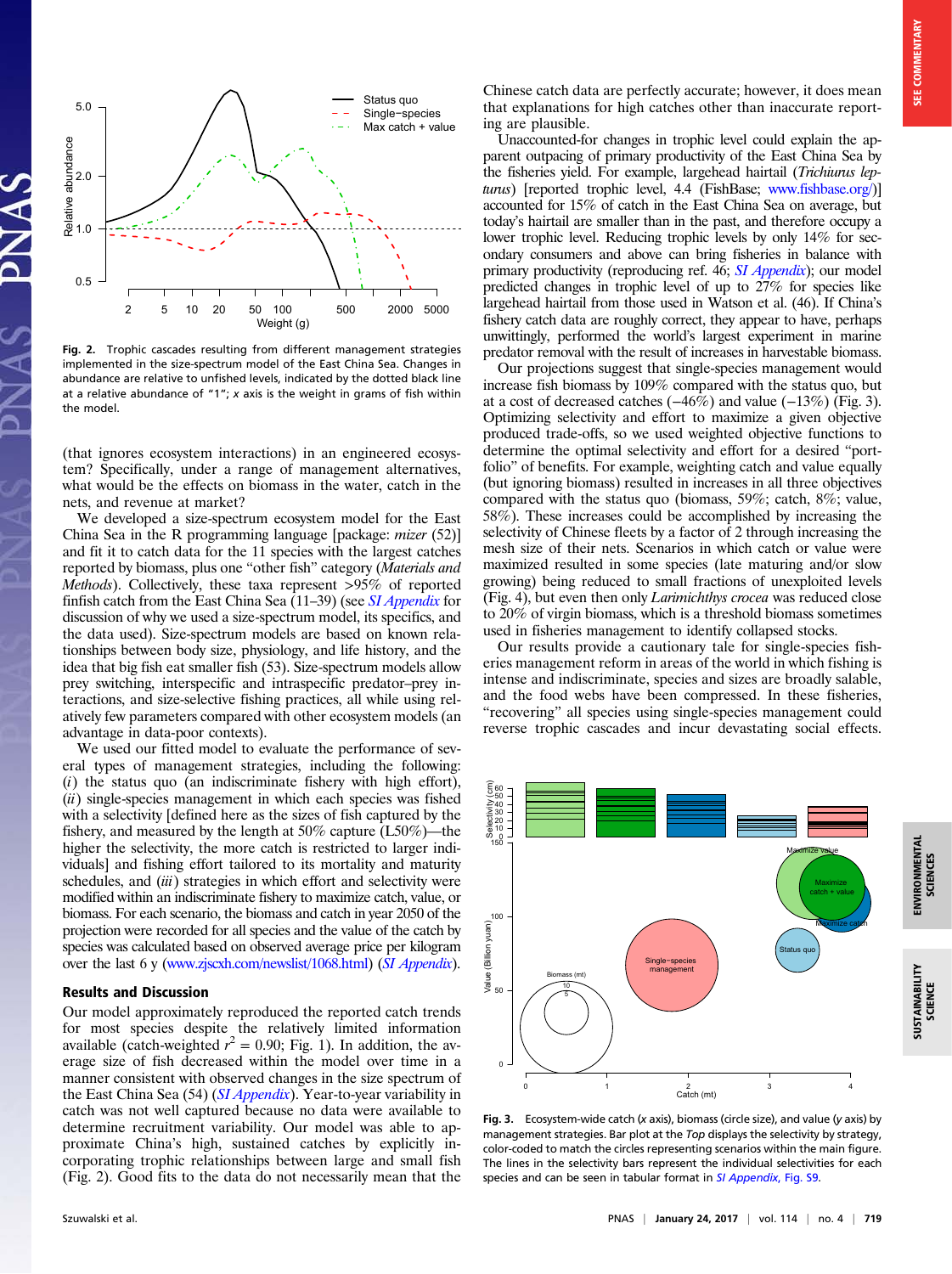|                        |            |           |           | Max           |                |                 |
|------------------------|------------|-----------|-----------|---------------|----------------|-----------------|
|                        | Status quo | Max Catch | Max Value | Catch + Value | Single species | Max Weight (kg) |
| Larimichthys crocea    | -1<br>O    | 0.2       | 0.3       | 0.2           | 0.4            | 10.7            |
| Other species          | 0.2        | 0.3       | 0.4       | 0.3           | 0.9            | 5               |
| Muraenesox cinereus    | 0.2        | 0.3       | 0.4       | 0.4           | 0.7            | 13.9            |
| Trichiurus lepturus    | 0.2        | 0.3       | 0.5       | 0.4           | 0.6            | 5               |
| Pampus argenteus       | 0.3        | 0.4       | 0.6       | 0.5           | 0.5            | 6.4             |
| Nemipterus virgatus    |            | 1         | 1.4       | 1.2           | 0.9            | 0.9             |
| Larimichthys polyactis | 0.7        | 1.3       | 1.7       | 1.5           | 07             | 1.<br>1         |
| Scomber japonicus      |            | 1.9       | 2.4       | $2.2\,$       | 0.8            | 2.9             |
| Decapterus maruadsi    | 1.5        | 3.1       | 2.9       | 3.1           | 07             | 0.2             |
| Thamnaconus modestus   | 3.5        | 5.2       | 3.8       | 4.6           | 1.2            | 0.5             |
| Sardinops sagax        | 3.5        | 5.4       | 3.9       | 4.8           | 0.8            | 0.5             |
| Engraulis japonicus    | 4.9        | 2.9       | 1.8       | 2.2           | 0.7            | 0.1             |

Fig. 4. Proportion of virgin biomass levels predicted by the size-spectrum model for species under different management strategies. Values greater than 1 indicate the biomass of the species is greater than the virgin levels as a result of predatory release. "Max weight" is the maximum weight in kilograms of an individual from a given species or group.

Beyond China, this may include other large Asia-Pacific seafood producers (e.g., Indonesia, Thailand, Philippines; ref. 1). Our results also underscore the need for accurate and longitudinal data collection to characterize ecosystem dynamics and identify appropriate management reform. Management reform is needed in many areas of the globe, and the East China Sea is not in a state to which many managers would aspire, given the numbers of species depleted to low levels. Enforcing appropriate restrictions on fishing gear (as shown here and suggested in ref. 55) and reducing capacity (56) could provide benefits for China and likely many of the world's undermanaged fisheries. However, we show that trade-offs (for example, between catch and the proportion of virgin biomass remaining in the ocean for larger species) exist among management strategies. When trade-offs exist, there is no simple answer to the "best" management strategy. Efficient strategies should be identified, and potential win–wins exhausted (57), but then each society must make a value-based judgment on where on the efficiency frontier it wishes to be. Given the diversity in values and priorities among societies, societies may differ in their judgments even when facing similar trade-offs.

A key problem with forecasting the impacts of management reform based on the analysis of single species is that single-species models assume consistent ecosystem dynamics to project benefits (58, 59). Implementing single-species reform in an ecosystem context will violate this assumption as the strength and direction of interactions between species changes. For example, fishing the predator of a prey species more or less heavily influences the productivity of the prey species and consequently its expected maximum sustainable yield. We do not advocate for the "engineering" of ecosystems through predator removal given the potential consequences on biodiversity, the difficulty of prediction of ecological systems, and uncertainty of compressed systems' resilience to a changing climate. Rather, we stress that management reforms should be designed, acknowledging that the benefits of reform may be overstated by single-species models in systems in which predator removal has occurred (a point made in ref. 48). Reform should be designed from an ecosystem perspective to avoid short-term pain (i.e., decreased catches and income) while the promised future gain [i.e., increased catches and income (48, 60)] is eaten by recovered populations of predators.

#### Materials and Methods

Below, we briefly describe the data and ecosystem model used, and the management strategies evaluated. In [SI Appendix](http://www.pnas.org/lookup/suppl/doi:10.1073/pnas.1612722114/-/DCSupplemental/pnas.1612722114.sapp.pdf), we provide a more indepth discussion of the data and model, provide the specified and estimated parameter values, discuss the fits to the data and the rationale for using a size-spectrum model, describe the tested management strategies in more detail, provide additional results, and examine some of the concerns with Chinese fishing practices more closely.

Data. Catch data were collated from the China Fishery Statistical Yearbook [中国 渔业统计年鉴 (11–39)]. Annual catches (by species or species group) during the years 1986–2014 from the East China Sea were calculated by adding the catch landed in Shanghai, Zhejiang, and Fujian provinces. Catch time series were used for groups that were reported to the species level (SI Appendix[, Table S1\)](http://www.pnas.org/lookup/suppl/doi:10.1073/pnas.1612722114/-/DCSupplemental/pnas.1612722114.sapp.pdf) and had been consistently reported since 1986. An "other fish" category was included in the analysis and was composed of species with relatively low catches, fish that were not identified to any group, and species for which reporting to species level only began in the last decade ([SI Appendix](http://www.pnas.org/lookup/suppl/doi:10.1073/pnas.1612722114/-/DCSupplemental/pnas.1612722114.sapp.pdf), Fig. S1). The reported catches (rather than "corrected" time series) were used in this analysis (see [SI Appendix](http://www.pnas.org/lookup/suppl/doi:10.1073/pnas.1612722114/-/DCSupplemental/pnas.1612722114.sapp.pdf) for discussion). A price database was collated from the monthly price reports from 2009 to 2015 from [www.zjscxh.com/newslist/1068.html](http://www.zjscxh.com/newslist/1068.html) for use in calculating the value of catches resulting from different management strategies. Species specific prices were available for the six most valuable species; prices for the other species were based on the conger eel ([SI Appendix](http://www.pnas.org/lookup/suppl/doi:10.1073/pnas.1612722114/-/DCSupplemental/pnas.1612722114.sapp.pdf)).

Ecosystem Model. We fit a size-spectrum model [mizer (52)] to the reported catch data via sum of squares by specifying eight species-specific life history parame-ters (e.g., maximum weight, growth, length at weight, and weight at maturity; [SI](http://www.pnas.org/lookup/suppl/doi:10.1073/pnas.1612722114/-/DCSupplemental/pnas.1612722114.sapp.pdf) [Appendix](http://www.pnas.org/lookup/suppl/doi:10.1073/pnas.1612722114/-/DCSupplemental/pnas.1612722114.sapp.pdf)) and estimating parameters associated with fishing mortality, selectivity, and recruitment. Life history data were gathered from FishBase [\(www.](http://www.fishbase.org/) [fishbase.org/\)](http://www.fishbase.org/) when available and from published literature when absent from FishBase (SI Appendix[, Tables S1 and S2\)](http://www.pnas.org/lookup/suppl/doi:10.1073/pnas.1612722114/-/DCSupplemental/pnas.1612722114.sapp.pdf). Fishing mortality was assumed to follow a logistic curve based on the effort data reported in refs. 11–39; the inflection point and the slope of the curve were estimated parameters. Maximum fishing mortality was based on an average rate collected from the literature (1.36) ([SI](http://www.pnas.org/lookup/suppl/doi:10.1073/pnas.1612722114/-/DCSupplemental/pnas.1612722114.sapp.pdf) [Appendix](http://www.pnas.org/lookup/suppl/doi:10.1073/pnas.1612722114/-/DCSupplemental/pnas.1612722114.sapp.pdf)) and ramped from a value of 5% of the maximum in 1950. A "maximum recruitment" parameter was estimated for each species (which primarily scales catches derived from a species) in a density-dependent stock–recruit relationship (52). Selectivity for each species within the fishery was extrapolated from the length at 25% and 50% probability of selection in the minimum mesh size trawl nets reported in Huang et al. (55) for small yellow croaker and largehead hairtail. Size-spectrum models represent a modeling framework sufficiently complex to capture trophic dynamics of complex ecosystems while still being applicable in relatively data-limited scenarios.

Evaluating Management Strategies. After fitting the model to the data, the estimated parameters were used to project the model under a variety of management strategies in which the specified selectivities and fishing mortalities changed. A range of potential management strategies exist, but we considered only the following because they represent a shift to the "international standard" of single-species management (which is the focus of much of the Chinese literature on fisheries management) or they represent a management strategy that could be easily implemented within the status quo system (i.e., effort could be regulated by the length of seasons and selectivity could be modified by restricting the mesh size of the gear used). The "status quo" management strategy was represented by a continuation of current fishing mortality and selectivity and was the baseline for comparison of other management strategies. Single-species management was implemented by first setting the fishing mortality for a species equal to its natural mortality, which is often used as a proxy for the fishing mortality at which maximum sustainable yield would occur in data-poor fisheries (species-specific values were derived from the available literature). Next, the length at 50% capture (L50%) was set to the length at maturity for each species, and the relationship between L50% and L25% was preserved to mimic the selectivity of trawl fleets. Surfaces of biomass, catch, and value were created for each indiscriminate fishing management strategy (i.e., a strategy in which a multispecies trawl is still the dominant fishing practice and selectivity for all species is linked and determined by their weight at length) by performing grid searches over possible selectivity and effort combinations. Equilibrium biomasses for each strategy were recorded and compared with the virgin biomasses (i.e., the biomass under a scenario in which no fishing occurs) to determine the "depletion" resulting from a management strategy for each species. Ecosystemwide trophic cascades were quantified for given management strategies by comparing the biomass in a given weight class under no fishing to the equilibrium biomass resulting from a given management strategy.

ACKNOWLEDGMENTS. We are grateful to researchers at the East China Sea Fisheries Research Institute for their insights, and The Nature Conservancy and China Blue Sustainability Institute for their support in China. We also thank two anonymous reviewers for comments that improved this manuscript. We are grateful to the Packard Foundation for their funding.